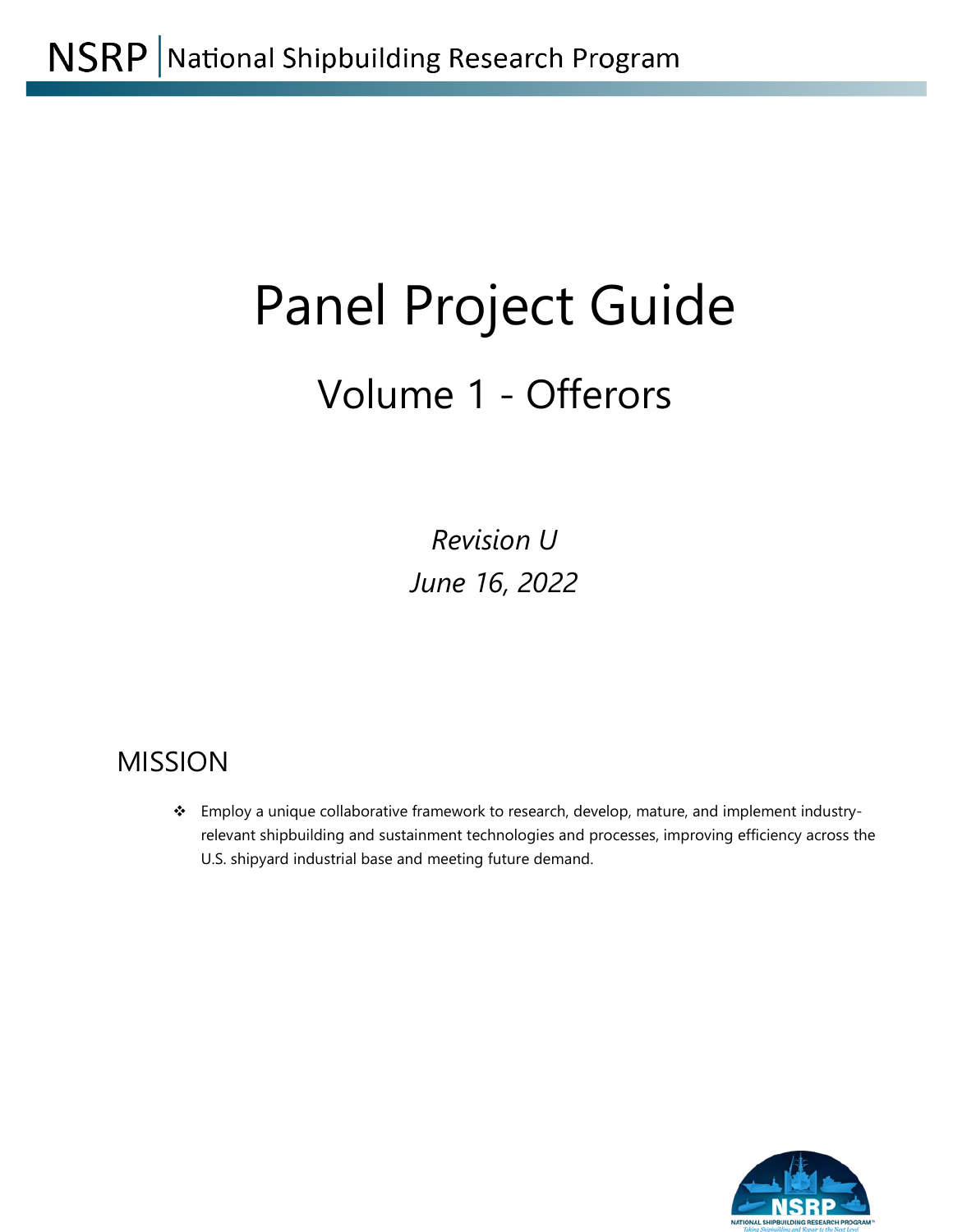#### TABLE OF CONTENTS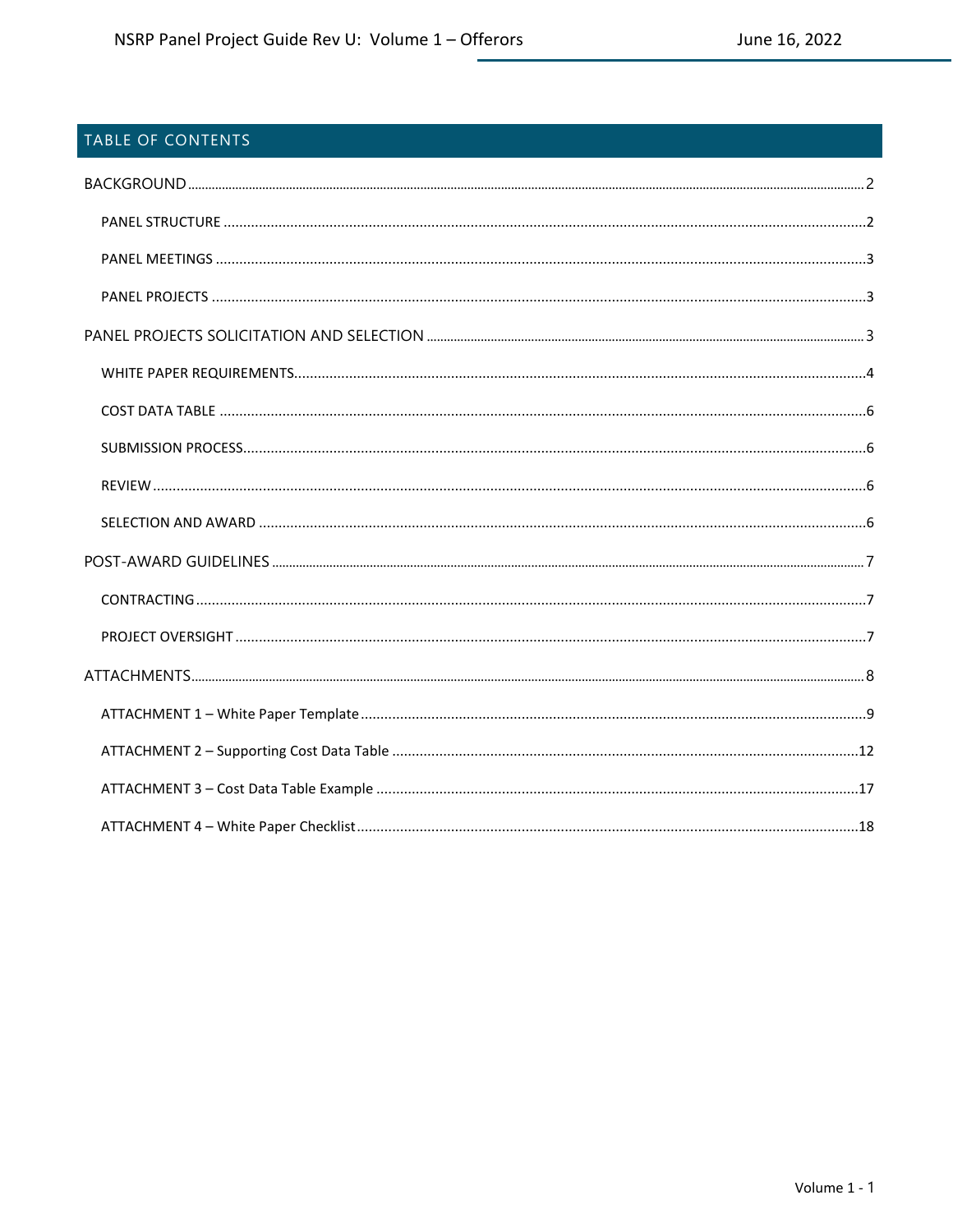#### <span id="page-2-0"></span>BACKGROUND

This guide has been created to assist potential Offerors with developing and submitting a compliant R&D panel white paper to the National Shipbuilding Research Program (NSRP) during the formal solicitation while providing guidance once project funding has been awarded.

#### <span id="page-2-1"></span>PANEL STRUCTURE

The NSRP panel structure defines NSRP communities of practice that correspond to narrow technical and/or process areas, while being aligned to the three broader major initiatives of the multi-year NSRP [Strategic Investment Plan](https://www.nsrp.org/wp-content/uploads/2022/03/NSRP-Strategic-Investment-Plan-2022.pdf) (SIP) and as amplified by the annual [Technology Investment Plan](https://www.nsrp.org/wp-content/uploads/2022/03/NSRP-Technology-Investment-Plan-2022.pdf) (TIP), as shown in Figure 1. The panels form the working groups of the program and are considered the program's front line communication source for engaging with industry, Navy, other Government organizations, and the commercial sector. Each panel elects a chair and vice-chair who lead and coordinate the panel activities, which include open industry meetings and execution of smaller-scale projects.

The NSRP website includes individual [panel webpages,](https://www.nsrp.org/panels-2/) which publish meeting information and other pertinent data. Below are the eight Panels and one Working Group and their alignment with the Major Initiatives of the Program. When the term "Panel" is used throughout the solicitation, it is meant to include both Panels and Working Groups.



**Figure 1 - Panel Alignment with Major Initiatives**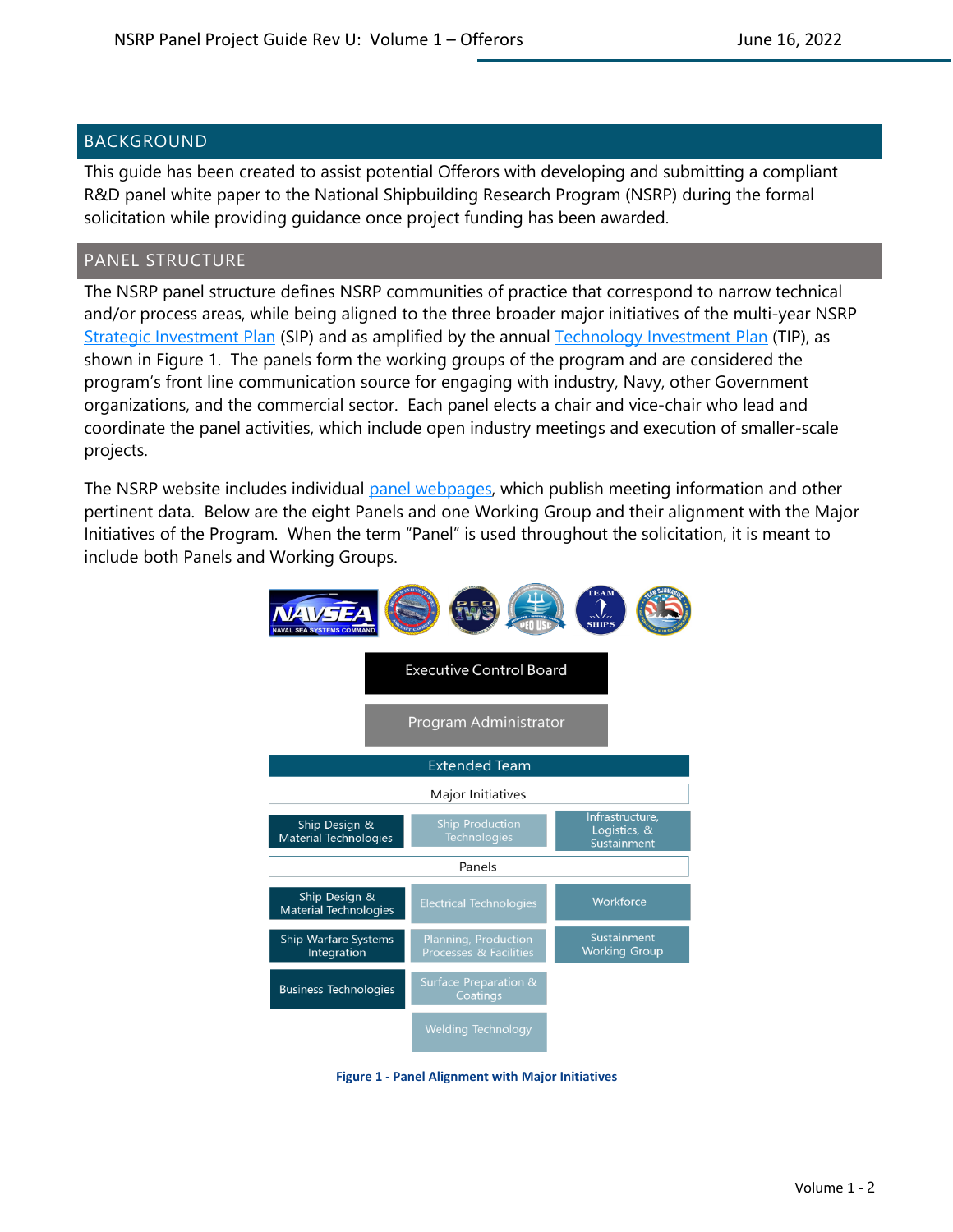#### <span id="page-3-0"></span>PANEL MEETINGS

As with the Major Initiative Team Leaders, the Panel Officers provide input and recommendations on key elements of the Program. However, the core focus of the Panels is open interaction with the industry at large, as well as with Government representatives, and members of academia engaged in their respective functional areas.

This interaction is accomplished primarily through two to four open meetings per panel per year. These meetings serve a critical role within the Program by providing a public forum for industry-wide networking, technology transfer and discussion of current Government and industry topics of interest.

#### <span id="page-3-1"></span>PANEL PROJECTS

Panel meeting discussions regularly reveal project opportunities that are important to the ship design, shipbuilding and ship repair industry, but are smaller in scope, lower in cost, and of a shorter duration than NSRP Research Announcement (RA) projects and less mature than Rapid Adoption Projects (RAP). The Executive Control Board (ECB) typically sets aside a specific amount of money each year to fund these relatively small, short-term projects recommended by the Panel Chairs.

Current and historical projects for all of the NSRP solicitations (Panel Projects, RA Projects, and Rapid Adoption Projects) can be found in the NSRP [Project Portfolio.](https://www.nsrp.org/project-portfolio/)

#### <span id="page-3-2"></span>PANEL PROJECTS SOLICITATION AND SELECTION

The solicitation for each cycle will be announced via email to the Panel Officers and published on the NSRP program website. The solicitation will include a due date for Offerors to submit their white papers to the appropriate Panel Chair *and* the Program Administrator, Advanced Technology International (ATI)  $(nsrp@ati.org)$ , as well as the due date for Panel Chairs to submit the top three white papers selected by the panel, to ATI. No formal Request for Proposals will be issued. The proposed program funding amount **must not** exceed \$150,000 for any one project, and a proposed project must not exceed 12 months in duration.

At the ECB's discretion, any ongoing NSRP Working Group or other *ad hoc* team may also compete in the Panel Project solicitation process. This year, the Sustainment Working Group will be incorporated into the solicitation and selection process.

Below is a flow chart illustrating the panel project white paper submission and selection process: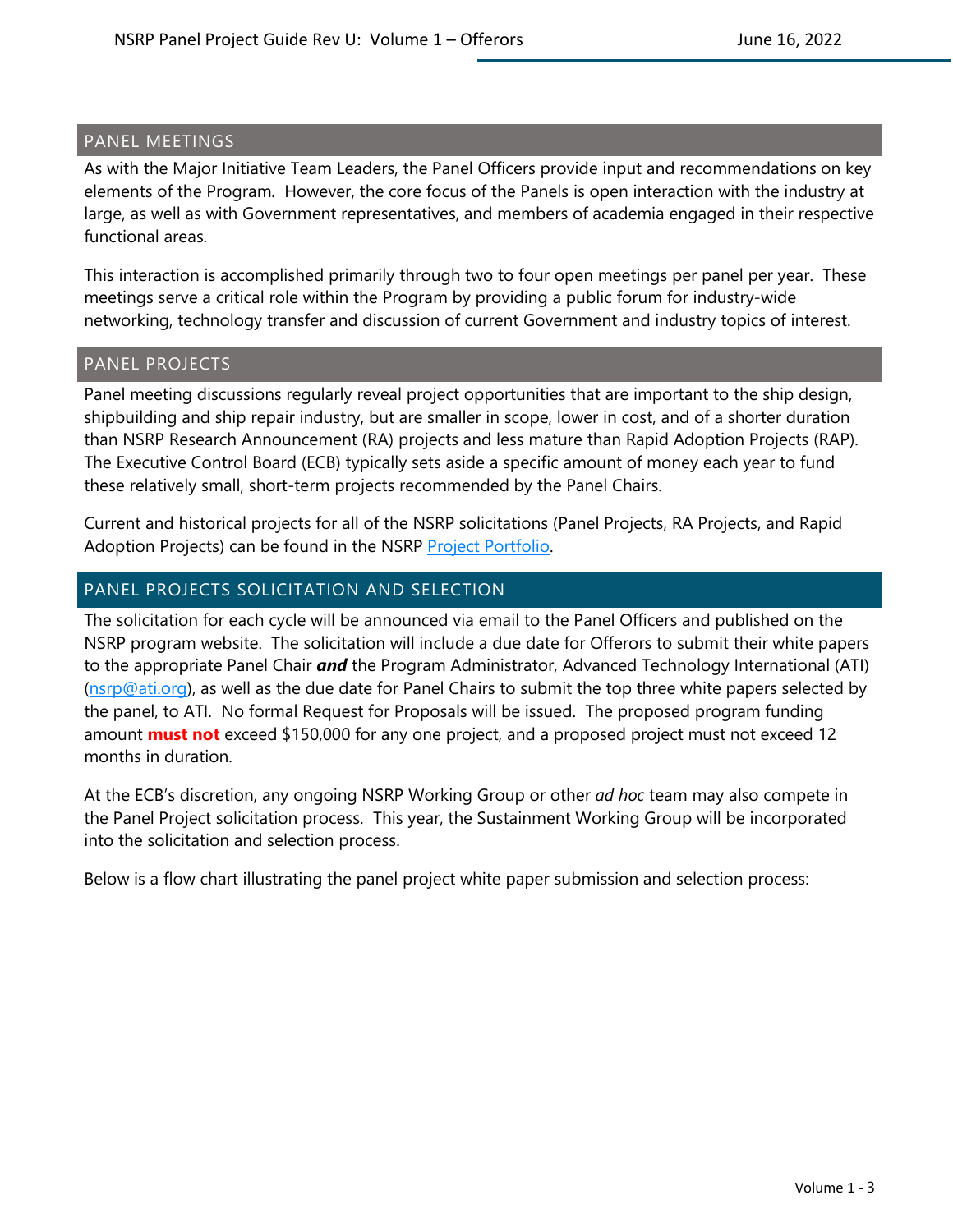

**Figure 2 - Panel Project Selection Process**

#### <span id="page-4-0"></span>WHITE PAPER REQUIREMENTS

White paper requirements for this solicitation include the following:

- Cover Page with Project Lead point(s) of contact information and any required signatures and/or endorsements
	- o Identification of Project Prime's Technical Lead (full name, title, email address, phone number)
	- o Identification of Project Prime's Contracts point of contact (full name, title, email address, phone number)
	- $\circ$  Identification of point of contact for each participating ECB member shipyard (full name, title, email address, phone number)
	- o Identification of participating Government agencies (agency, full name, title, email address, phone number)
	- $\circ$  Identification of point of contact for all other project participants (full name, title, email address, phone number)
- No more than three pages (not including cover page and endorsement pages)
	- $\circ$  The white paper should fully describe the topics itemized below at a level of detail appropriate for executive-level decision making. Extensive technical details are not required [\(Attachment 1](#page-9-0) – White Paper Template):
		- Problem Statement/Concept Description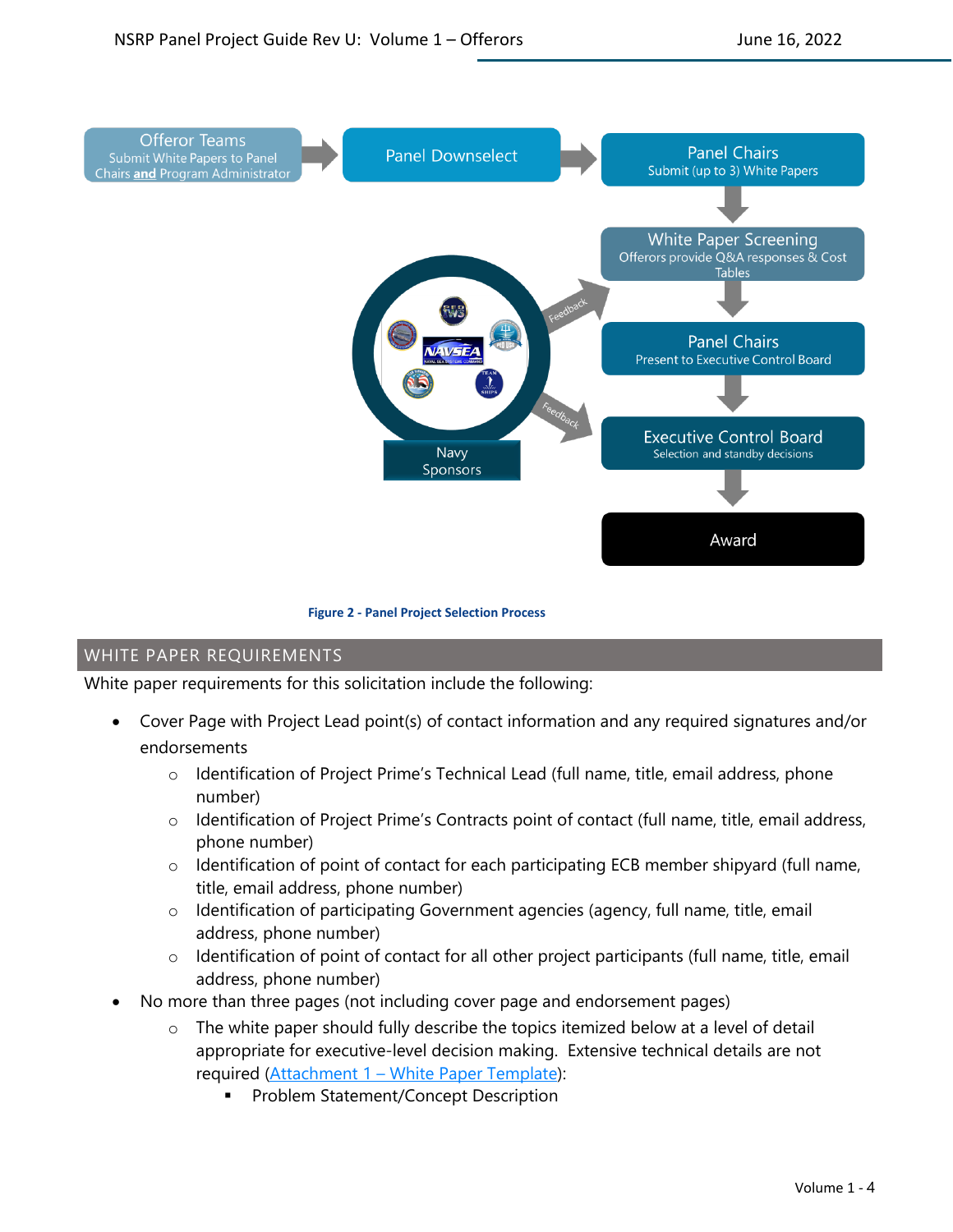- **Goals and Objectives**
- Methods and Procedures Required for Accomplishing Goals and Objectives
- **Previous and Current Related Work (i.e., previous NSRP projects, follow-on** projects, Navy SBIR and/or ONR ManTech projects))
- **-** Deliverables
- **Project Benefits**
- **Customer Involvement**
- **Fight** Foreign involvement (explain how compliance with ITAR and other applicable regulations will be achieved, and describe the likely impact on schedule)
- **All projects, if applicable, <b>shall** include Government Purpose Rights as defined in the [NSRP Base Task Order](https://www.nsrp.org/wp-content/uploads/2019/01/Base-TOA_V3.docx) Agreement. Unless otherwise specifically negotiated and approved in advance of award, the Government will obtain Government Purpose Rights to all intellectual property (IP) developed under the NSRP Program including IP developed using cost share sources. Any request for speciallynegotiated rights other than Government Purpose Rights must be disclosed in the white paper for consideration and approval. Specially-negotiated rights are subject to approval by the NAVSEA NSRP Agreements Officer prior to award.
- Technology Transfer and Implementation Approach
- **Expected Duration (not to exceed 12 months)**
- Program Funds not to exceed \$150,000 *(Note: Fee or profit is not allowed)*
	- Fee or profit associated with the work is not allowed for panel project awards to NSRP ECB member shipyards, or other recipients who are performing research deemed substantive to the goals of NSRP program. On a case-by-case basis, fee/profit on panel project awards to small businesses (using SBA size standards) and commercial organizations that do not typically do Government business may be authorized. Payment of reasonable fee or profit, when making purchases from suppliers of goods (e.g., supplies and equipment) or services needed to carry out the research, is allowable. The NSRP Agreements Officer *must* approve any fee/profit on proposed panel projects *in advance of award*.
- **Cost Share (if applicable)**
- Offeror *must* include an email endorsement from the [NSRP Shipyard Delegate](https://www.nsrp.org/nsrp-shipyard-delegates/) for each member shipyard acting as a project participant. (*NOTE: This does not include unfunded member shipyards who are simply monitoring the project or acting as an observer.)*
- At least one **ECB member shipyard shall** be lead or a project participant *multiple shipyard participation is strongly encouraged.* An endorsement email for each participating member shipyard (specifically, an email from that yard's NSRP Shipyard Delegate (NSD)) must be attached. These endorsement pages do not count toward the three page limit.

White papers must contain all required information, which will enable ECB decision-making that meets their accountability to funding sponsors and responsibility for sound resource allocation. Panel Officers will screen the proposals received and may, at their discretion, remove non-compliant technical proposals from consideration by the panel.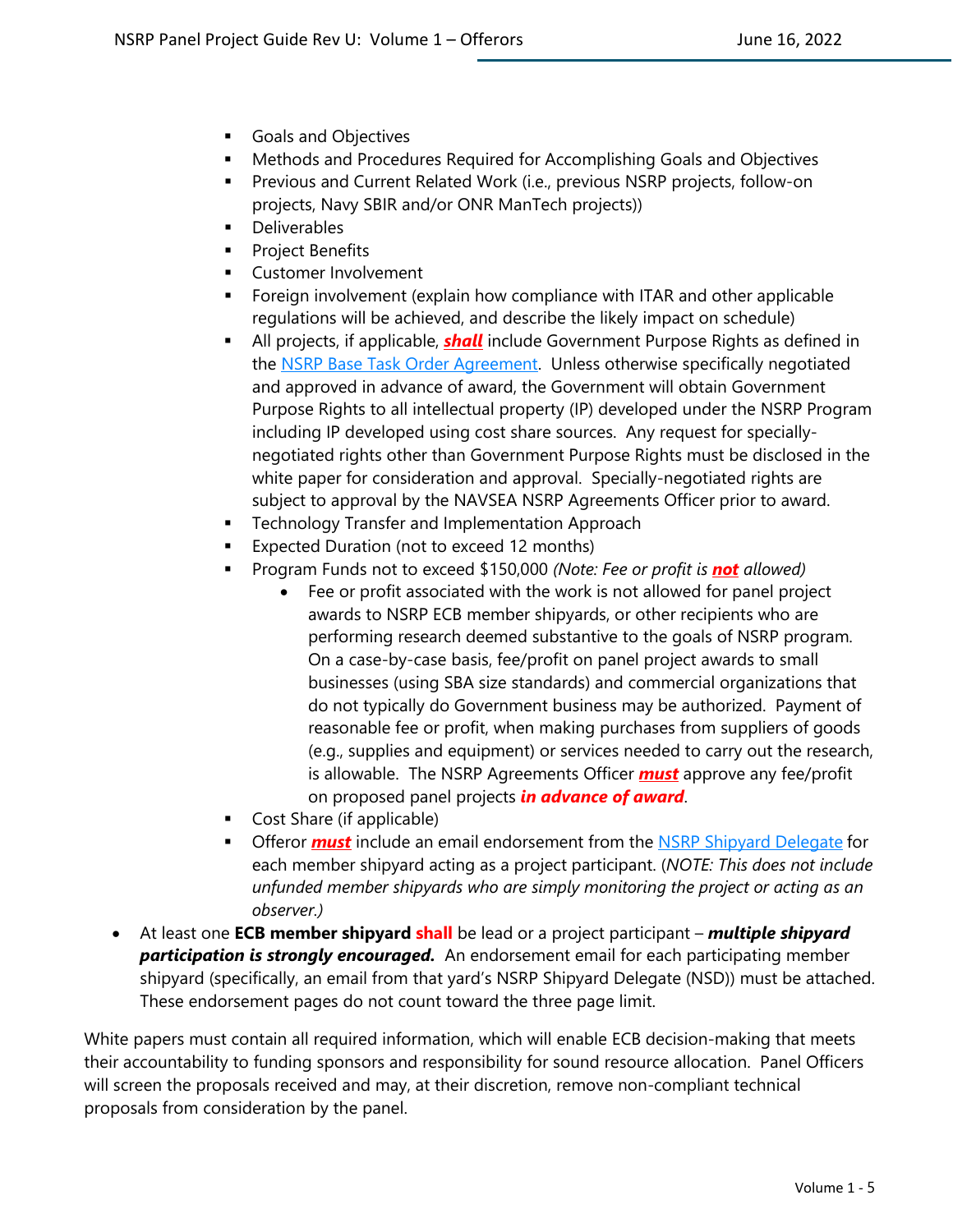#### <span id="page-6-0"></span>COST DATA TABLE

Offerors will not provide the completed "Cost Data Table" to the Panel Chair with their white paper submission. Ideally, Offerors should have this Cost Table developed by the deadline for submission of white papers to the Panel Officers, indicating that proposal development is complete in all respects. Offerors must submit Cost Data Table and required attachments directly to ATI [\(nsrp@ati.org\)](mailto:nsrp@ati.org?subject=NSRP%20White%20Paper%20-%20Cost%20Data%20Table) within three (3) business days of notification by the Panel Chair that their white paper was downselected for submission to the ECB, but *no later than* 12:00 p.m. (noon) ET on **September 20, 2022**.

Offerors are strongly encouraged to consider all elements of cost and obtain concurrence from their contracting staffs well in advance of the white paper down-select decisions. This cost table (shown as [Attachment 2](#page-12-0) and as an example in [Attachment 3\)](#page-17-0) will be an official proposal and there will not be a formal request for proposal (RFP) associated with this solicitation.

#### <span id="page-6-1"></span>SUBMISSION PROCESS

The deadline for Offerors to submit white papers is 12:00 p.m. (noon) ET on **August 19, 2022**. Offerors shall submit white papers directly to the appropriate Panel/Working Group Chair *and* ATI ( $n<sub>SP</sub>Qati.org$ ), using the template outlined in [Attachment 1](#page-9-0) and after complying with the checklist provided in **Attachment 4.** Panel Officers and their panel members then conduct a Panel down-selection and prioritization of the white papers submitted. After the Panel down-selection is complete, the Panel Chair or appointed Sustainment Working Group Chair will submit up to three rank-ordered white papers and up to one joint panel project white paper, with NSRP member shipyard voting results and NSRP Shipyard Delegate endorsement(s) directly to the ATI NSRP Staff via the White Paper Submission Form.

#### <span id="page-6-2"></span>REVIEW

In addition to the panel review, the ATI NSRP Staff will conduct a review to identify any non-compliance issues. Any white paper that is deemed as non-compliant will be eliminated from further consideration for award.

Once the down-selected white papers are identified, Navy and other Government funding sponsors will be given the opportunity to review them. Additionally, the ATI NSRP Staff will notify the Offerors of any potential issues and/or questions regarding the down-selected white papers, with a copy to the appropriate Panel Chair. The Offerors will submit responses to any issues raised to the ATI NSRP Staff, with copies to the appropriate Panel Chair, by October 10, 2022. **The failure to provide complete and timely responses to potential issues and/or questions will result in a removal of the white paper from further consideration for award.**

Clarifications from the Offeror to the Panel Chair will help the Panel Chair prepare for their oral presentations to the ECB during the Panel Project Selection Meeting.

#### <span id="page-6-3"></span>SELECTION AND AWARD

Panel Chairs or their appointed representative will present all compliant and selected white papers to the ECB. The ECB will select panel projects for award based on **strategic fit and value to the shipbuilding**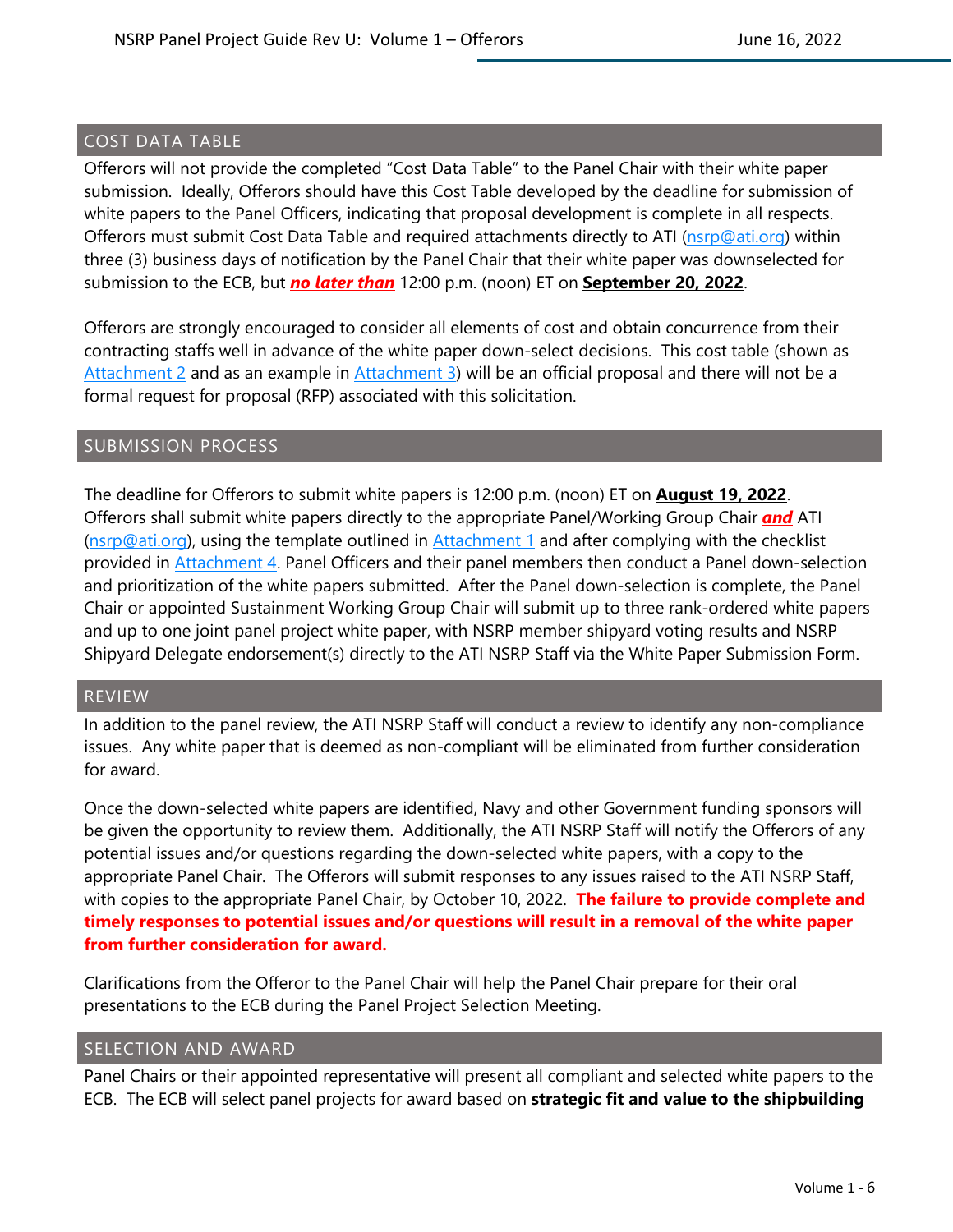**and ship repair industry, Navy, other Government sponsors, and the commercial sector** according to the evaluation criteria cited in the solicitation.

Please refer to the current [Panel Project Solicitation](https://www.nsrp.org/resource-library/) for evaluation criteria.

#### <span id="page-7-3"></span><span id="page-7-0"></span>POST-AWARD GUIDELINES

#### <span id="page-7-1"></span>CONTRACTING

The ECB employs Advanced Technology International (ATI) as Program Administrator for NSRP operations, including contracting. Funds are distributed to NSRP project participants through Task Order awards managed by the Program Administrator.

A description of the payment methods available may be found in Article V of the **Base Task Order** [Agreement.](https://www.nsrp.org/resource-library/) The preferred Payment Method is "Expenditure Based". Use of the "Fixed-Support" Payment Method is limited only to organizations whose accounting systems do not have the capability to collect and invoice based on actual costs incurred. Organizations who request Fixed Support task orders will have to complete a **Business System Information Questionnaire** that is subject to review and approval by the Program Administrator.

Note: The payment method identified in the white paper may or may not be the type approved for award.

Offerors can contact Elizabeth Frankart [\(NSRP-Contracts@ati.org\)](mailto:NSRP-Contracts@ati.org) for additional information related to the types of agreements available. The [Base Task Order Agreement](https://www.nsrp.org/resource-library/) is available for review to ensure their organization can agree to the NSRP terms and conditions. **These mandatory terms and conditions should be reviewed in detail prior to proposing.** For additional contracting questions, please contact Elizabeth Frankart.

Any proposed Project Leads shall ensure all project participants will agree to the terms and conditions of NSRP's standard [Base Task Order Agreement](https://www.nsrp.org/resource-library/) *prior* to submission of a white paper. To ensure selected projects can be awarded, all project participants shall:

- Ensure that contracting/legal departments agree with the terms and conditions of the agreement in advance. Resolve questions/issues ahead of time wherever possible.
- Ensure all project participants' (if applicable) contracting/legal departments are ready to contract once the project has been selected by the ECB. In most cases, this involves engaging with costestimating personnel to validate the cost summary.

#### <span id="page-7-2"></span>PROJECT OVERSIGHT

Once proposals are selected for award, Panel Officers are responsible for promptly notifying the Project's Technical and Contracts Leads and assigning the Program Technical Representative (PTR) for each project.

The Project Lead, as designated in the white paper, will be responsible for ensuring project objectives are being met, including: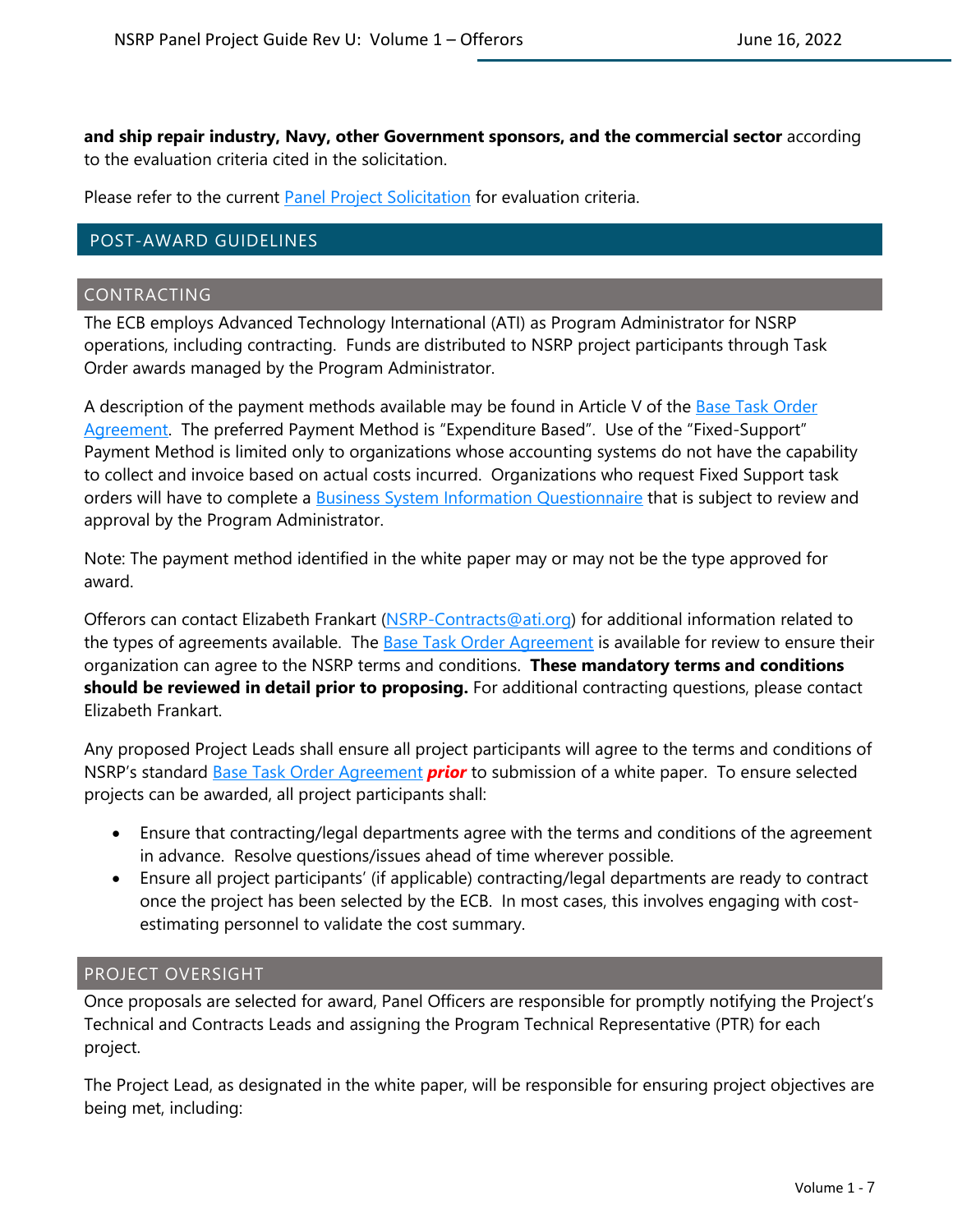- Once selected for award, submitting a Statement of Work (SOW) for review and approval. (Any review comments must be addressed in a revised SOW.)
- Completing deliverables and Project Status Reports according to the approved SOW
- Conducting Technology Transfer activities
- Submitting deliverables to the ATI NSRP Project Manager and PTR via the NSRP Deliverable Submission Module (DSM)
- Submitting invoices in a timely manner through ATI's Accounting and Finance Group (AFG) via email [\(afgforms@ati.org\)](mailto:afgforms@ati.org).

The Panel Officer will propose a PTR for Program Administrator approval. Although normally the PTR role will fall to the Panel Officer population, conflict-of-interest concerns and Panel Officer workload may require the assignment of a panel member to this role.

To preclude against even the appearance of a conflict of interest, the PTR shall not be an employee of the company that is prime on the project. Additionally, as a general rule, the PTR should not be an employee of any company or organization receiving program funding on the project. Exceptions to this rule may be considered on a case-by-case basis, where the PTR is sufficiently insulated from their company's project activity, but only after receiving concurrence from the ATI Head of Contracts and Procurement or his/her delegate.

The PTR will act in a role similar to the model of a Government Contracting Officer's Technical Representative. As a representative of the ECB, the PTR is responsible for overseeing a project's technical activities, adherence to schedule, and project resource usage in accordance with a contractually-approved Statement of Work. PTRs **do not** hold the authority to change the project's scope of work or making any other contractual decisions. The PTR will review and sign off on the SOW. The PTR will also review deliverables submitted via the NSRP DSM and approve acceptable submissions or identify where corrections or revisions are needed.

#### <span id="page-8-0"></span>ATTACHMENTS

The attachments on the following pages can also be found on the [Solicitation Resources](https://www.nsrp.org/resource-library/) page of the NSRP website. These attachments are provided to facilitate submission of a compliant panel project white paper.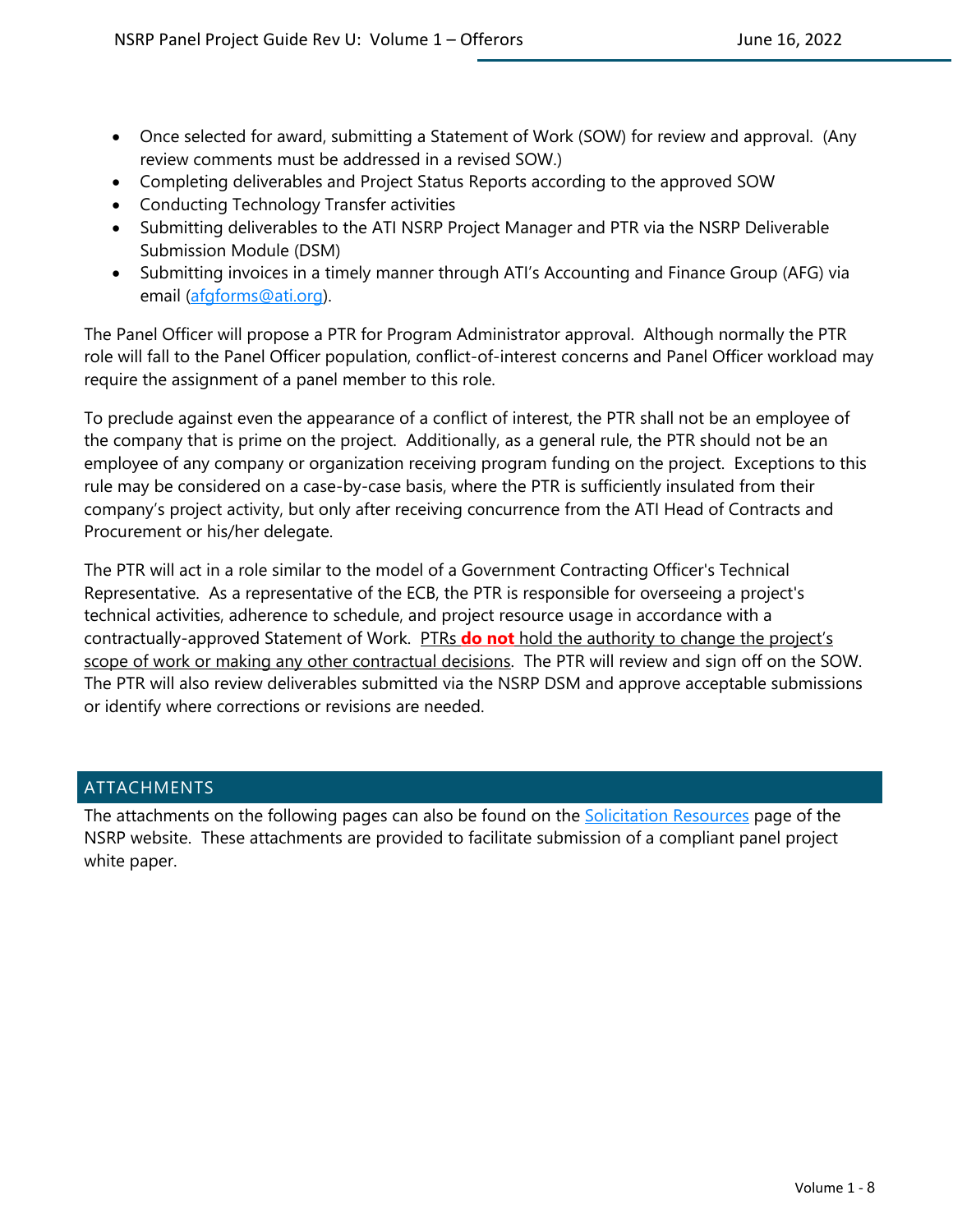#### <span id="page-9-0"></span>ATTACHMENT 1 – WHITE PAPER TEMPLATE

#### *NOTE:*

- *Minimum font size is 11 pt*
- *Cover page and endorsements are not included in the three page limit*

**Title of Project:** Provide a brief descriptive title that allows the reader to identify what is unique in that project.

**Offeror Identification:** Clearly identify by organization, Prime Contractor Technical and Contracts POCs' names, email addresses, and phone numbers. Include Technical POC information for all other organizations who will participate including Government organizations (e.g., NRL, NSWC).

**Problem Statement/Concept Description:** What problem is being solved; what are the expected benefits? Avoid going into too much background detail. Identify industry members who have agreed to support this effort indirectly (e.g., list organizations that have agreed to participate in a survey or provide needed data). Examples of problems that need to be solved include:

- There is an industry need that is not being met
- There is an industry need to change an existing practice
- There is an industry need to develop new technology/ practice in ship construction and/or ship repair

**Project Goals and Objectives:** Why is the project being done? Provide goals and objectives that support why. Avoid going into detail about the benefits, covered in a subsequent section. Write to senior executives who may not be familiar with narrow technical details. Examples of specific project goals and objectives are:

- Improve welding rate from x to y
- Reduce costs associated with procedure x

**Methods and Procedures Required for Accomplishing Goals and Objectives:** How are the project's goals/objectives going to be accomplished and who is doing what? **Outline a simple breakdown of the work activities (task descriptions) of the proposed project**. All panel members/shipyard team members/Government agency employees that will perform the effort should be named in this section. For example:

- Develop technical requirements with XX group…
- Fabricate test articles using …
- Conduct testing in accordance with XX…
- Analyze test results using XX and review with YY…
- Present results to panel membership and other appropriate audiences…

**Previous and Current Related Work:** How does the project build on, complement, or differentiate itself from previous and current work in this area? This will avoid the question "Hasn't this already been done by someone else?" that inevitably comes up when a proposed project is dealing in the same technical area as previous projects conducted by NSRP or other R&D activities. Offerors shall identify previous, current or follow-on NSRP Projects by Title and Agreement Number (refer to NSRP Project [Portfolio\)](https://www.nsrp.org/project-portfolio/).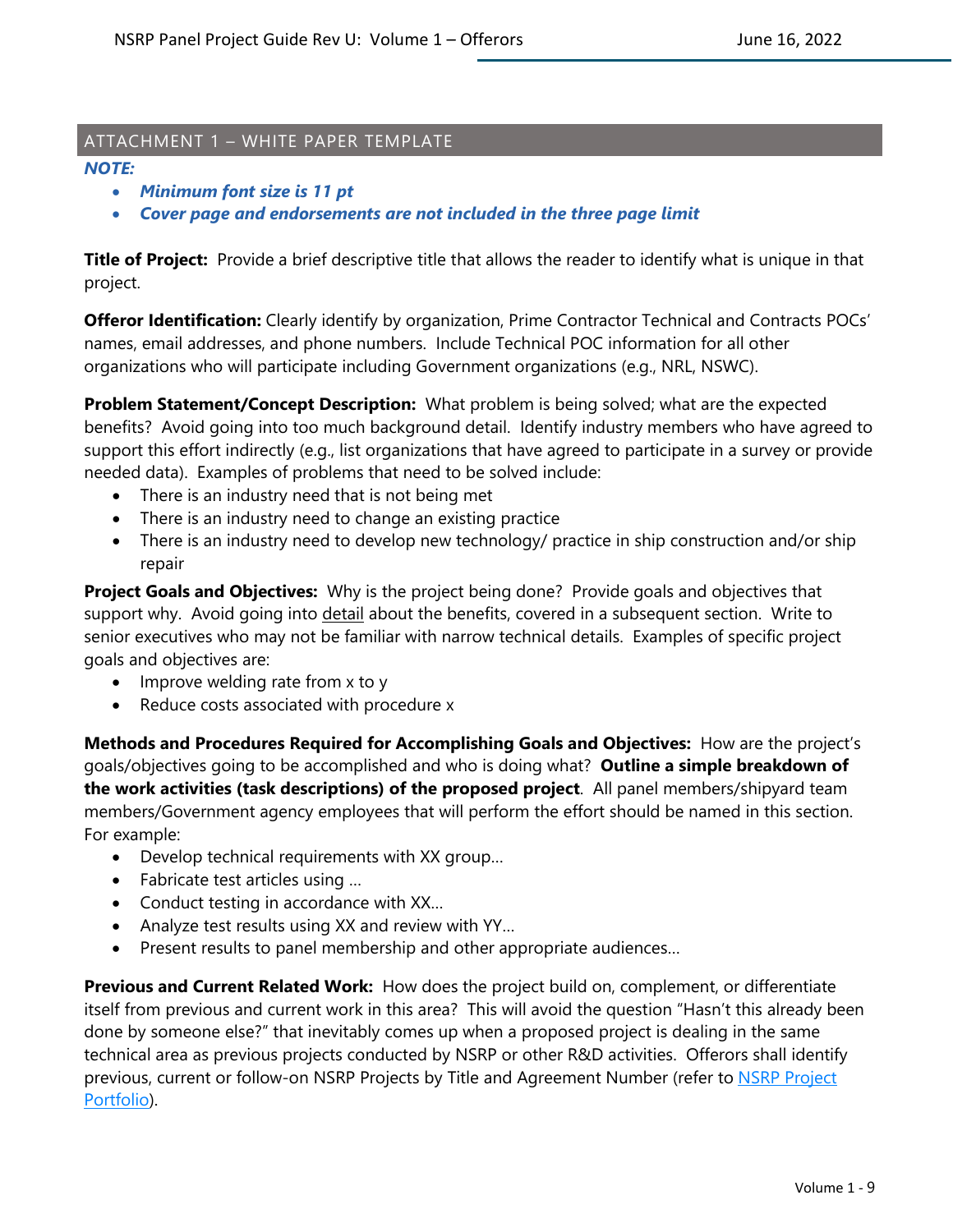- This project will take the results from project X and make them better by....
- This project will help project X by providing them with XXX which is beyond their project scope
- This project is different from project X because…

**Project Benefits:** This section describes the business opportunity that your project will address. Include new product(s) and/or improved operation(s) or process(es), and the intended beneficiar(ies) of the project. A statement of intended benefits is mandatory. This statement should clearly demonstrate why the project is most compelling amongst all other projects under consideration.

Where defined metrics for the intended benefit are available, provide these in terms of dollars savings and a return on investment (ROI). ROI calculations should be based on the predicted cost reduction for a 5-year period that starts at initial implementation or one year after the project concludes, whichever is earlier. Include assumptions or bases of estimates used in determining the ROI.

**Deliverables:** What is the tangible output of this project? Who is the intended audience/user? Types of deliverables can include:

- Guidelines that any industry member can use to implement X
- New process to handle steel plate processing

**Customer Involvement:** Offeror should identify and include involvement of appropriate Navy representatives, such as NAVSEA05 staff or field organizations, including the Technical Warrant Holder(s) (TWHs). Offeror *must* provide the name and contact information for the Government point of contact who agreed to provide oversight or will provide specific task effort in the Statement of Work. If there is no such involvement, provide an explanation as to why not. If there is any issue with obtaining this information, Offerors should contact the NAVSEA NSRP Program Engineer, Mr. Howard Franklin, at [howard.l.franklin9.civ@us.navy.mil](mailto:howard.l.franklin9.civ@us.navy.mil) or (202) 781-2171 for early coordination.

*Please keep in mind that, if the proposed effort will utilize efforts (testing, lab work, etc.) by Government field organizations (specifically working capital-funded organizations), these efforts might require funding for these government organizations. This funding is provided by the NAVSEA NSRP Program Office, and must be included under the \$150,000 ceiling. This funding must also be documented on the Supporting Cost Table [\(Attachment 2\)](#page-12-0) to ensure that the Government participants are funded along with the team members. Include necessary Government funding where indicated in the "Team Members" section of the project's cost table [\(Attachment 2\)](#page-12-0).*

**Technology Transfer and Implementation Approach:** How will the results of this project be made available to the industry at large? How will the intended audience/user be targeted? What platforms will benefit from the results? What steps need to be completed before the results of the project can be used (include any actions that would need to be taken in a follow-on project)? Assuming a successful outcome to the R&D effort, what specific plans are there for implementation in one or more shipyards? Examples include:

- Panel meeting or workshop will be held in X to showcase results
- Results posted to a website that can be accessed by X with the following restrictions
- Training on the new process will be offered to key supervisors of U.S. shipyards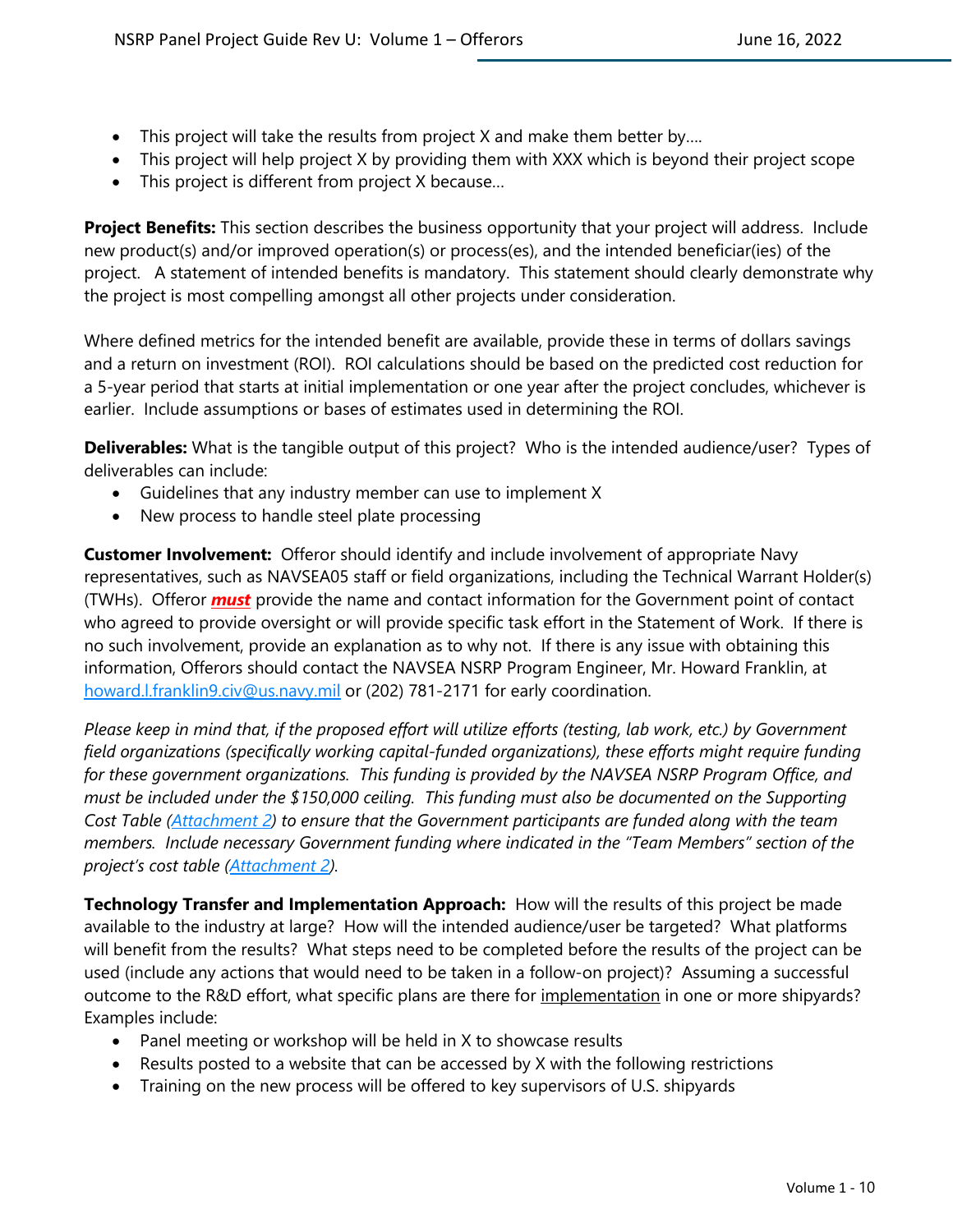• Shipyards X and Y have indicated a demand for this technology or capability subsequent to successful project completion

#### **Expected Duration** Overall duration, *must* be in months **[Must not exceed 12 months]**

#### **Program Funds:** Bottom line proposed funding request **[Must not exceed \$150K]**

**Cost Share**: Bottom line industry cost share. Cost share is not required and will not be used as an evaluation factor. If the Offeror chooses to contribute cost share, and meeting participation will be used, include **only** project-specific steering/review committee meeting labor, travel and other expenses. This project-specific labor would be separate from more generic panel meeting participation labor.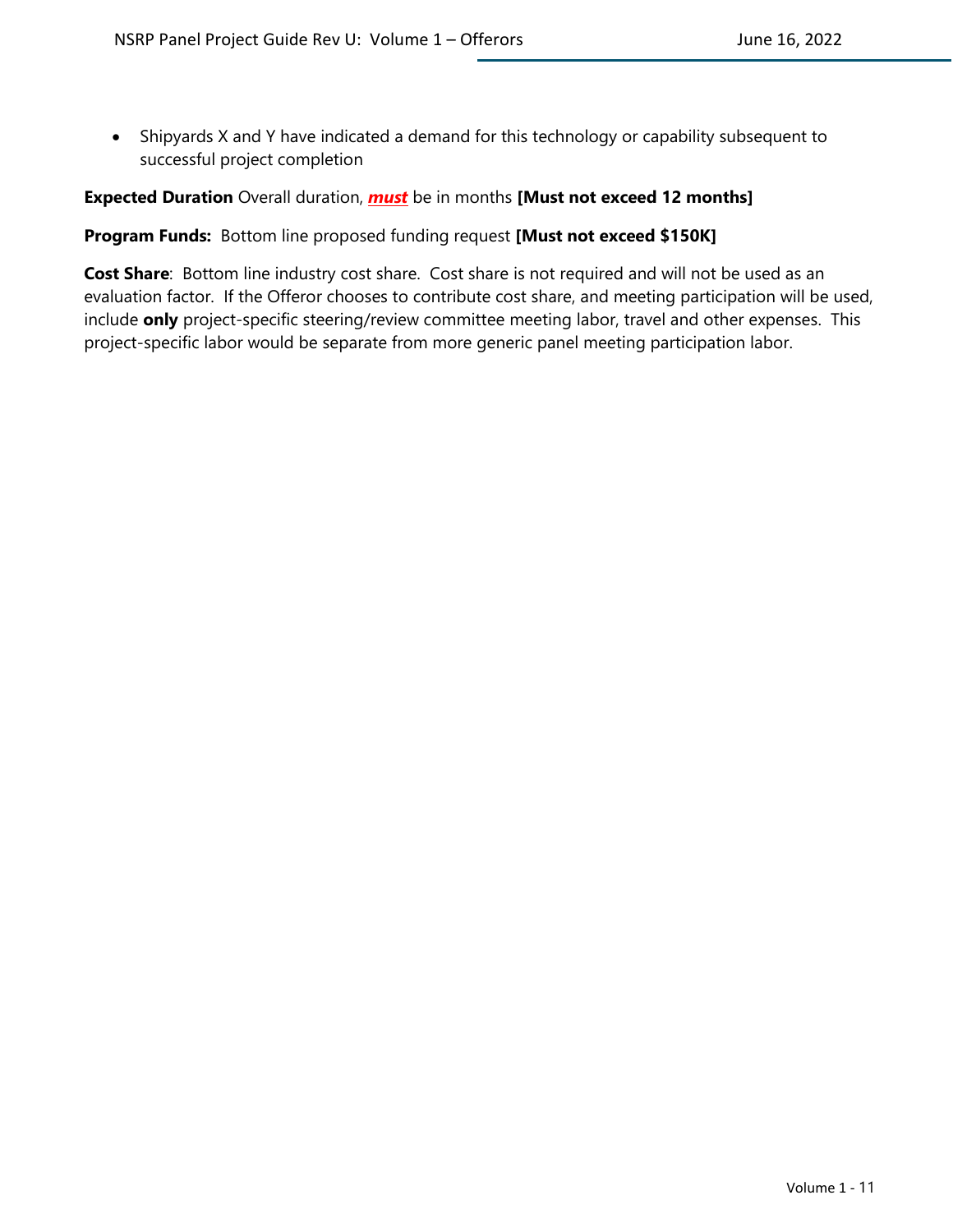#### <span id="page-12-0"></span>ATTACHMENT 2 – SUPPORTING COST DATA TABLE

Offerors of white papers selected for presentation to the ECB will be notified by the appropriate Panel Officer. Within three (3) business days of notification of selection but *no later than* 12:00 p.m. (noon) ET on **September 20, 2022**, Offerors *must* submit the Cost Data Table directly to ATI [\(nsrp@ati.org\)](mailto:nsrp@ati.org?subject=NSRP%20White%20Paper%20-%20Cost%20Data%20Table).

Sufficient cost information to substantiate the proposed cost as realistic and reasonable for the proposed effort must be provided to ensure that a complete and fair evaluation of the cost or price can be conducted. **Every effort must be made to ensure the cost data is sufficiently accurate such that the Offeror's contracting office will be willing and able to expeditiously execute a task order with ATI** [\(See Post Award Guidelines\)](#page-7-3) **once the project is selected. Consultation by the Offeror's contracting office with the ATI contracting POC is encouraged if there are questions BEFORE the white paper is submitted.**

Use the table format below (Attachment) to provide sufficient cost data for each type of cost proposed. If the project is selected for funding by the ECB, supplemental information may be required.

**Project Lead:** The information provided in the below table for labor, travel, other direct costs, and indirect costs, information should be entered for *project lead only*.

**Team Members**: Team members should be included *only* in the "Team Member" section of the table. If the project prime is an NSRP ECB Member Shipyard and will be working with other NSRP ECB Member Shipyards, ATI may do the subcontracting with the Member Shipyards **if** the anticipated individual team member subcontract award value is over \$10,000 and a request for this provision is made to ATI. Please include the below table for each organization requiring funding. Travel for team members should be included in this section.

**Labor Rates (Lead Only):** Labor rates and hours are required for each labor category proposed. (The labor rate information will not be disclosed beyond ATI.)

**Travel (Lead Only):** Include a list of all of the trips included for the proposed project. In this list, include the number of days and travelers per trip, the destination of the trip, the purpose of the trip, and the cost per trip.

**Material/Equipment:** Include an itemized list of material and equipment required by **ALL** project team members to support the project, along with a basis for the cost estimates. All material equipment items proposed over \$10,000 **must** provide backup documentation supporting the quoted price (e.g., catalog price, previous invoice). Budget estimates for material/equipment items with an acquisition value greater than \$50,000 *must be described and justified separately* (including items proposed by Team Members and Subcontractors). The \$50,000 threshold also applies to the manufacture/assembly of components during the project that, when completed, will produce property which exceeds \$50,000 in value. The value of equipment should be prorated according to the share of total use dedicated to carrying out the proposed work. Include a brief explanation of the prorating methodology used.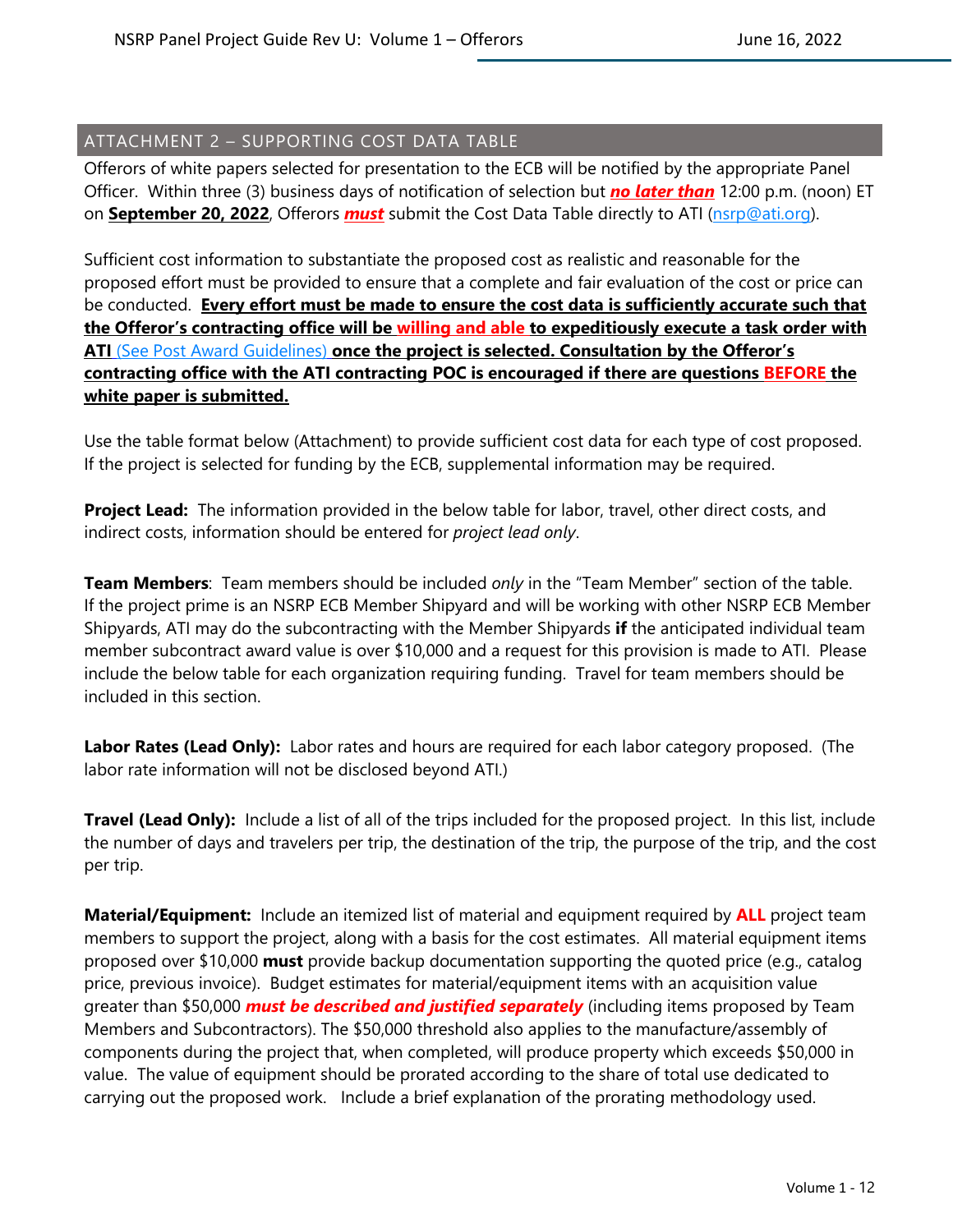#### **For any software proposed for purchase with NSRP funding the following information must be provided:**

- **State how the software will be used in support of the project;**
- State whether the software purchase is a full software suite or just a limited-use license. For limited-use license purchases, provide the period for the use of the license;
- **Provide supporting documentation (commercial pricelist, quote, etc.) to support how the** proposed cost was derived.

**Other Direct Costs (Lead Only):** Include an itemized list of any remaining Other Direct Costs (ODCs), not included above, required to support the project, along with a basis for the cost estimates. For each proposed ODC exceeding \$10,000, the Offeror **must** provide backup documentation supporting the quoted price (e.g., catalog price, previous invoice).

**Indirect Rates (Lead Only)**: Provide an estimate of the total indirect costs and provide data to support indirect cost rates by one of the following methods:

Specify current indirect rates and:

- a. Provide a copy of certification from a Federal agency indicating these indirect rates are approved by the Federal agency; or
- b. Provide a letter from an Administrative Contracting Officer, in lieu of a rate certificate, stating these indirect rates are approved by a Federal agency; or
- c. If an Offeror does not have approved rates, provide detailed supporting data to include (1) indirect rates and all pricing factors that were used; (2) methodology used for determining the rates (e.g., current experience in the offeror's organization or the history base used); and, (3) all escalation, by year, applied to derive the proposed rates. If computer usage is determined by a rate, identify the basis and rationale used to derive the rate.

**Government Participants:** Government Participants are Project Participants from a Federal, state or local Government entity that will require Program Funds for their participation. Government Participants include such entities as public shipyards, Naval Warfare Center elements, Regional Maintenance Centers, Government labs, etc. NSRP Program funds to be provided to Government Participants are segregated in the Cost Data Table but are included in the Total Program Funds amount. These are NOT funded through the Lead.

**Cost Share:** Cost share is not a requirement on panel projects, but may be included at the Offeror's option. The same level of detail is required for each cost element as required above. Acceptable forms of cost share are defined in the Base Task Order Agreement.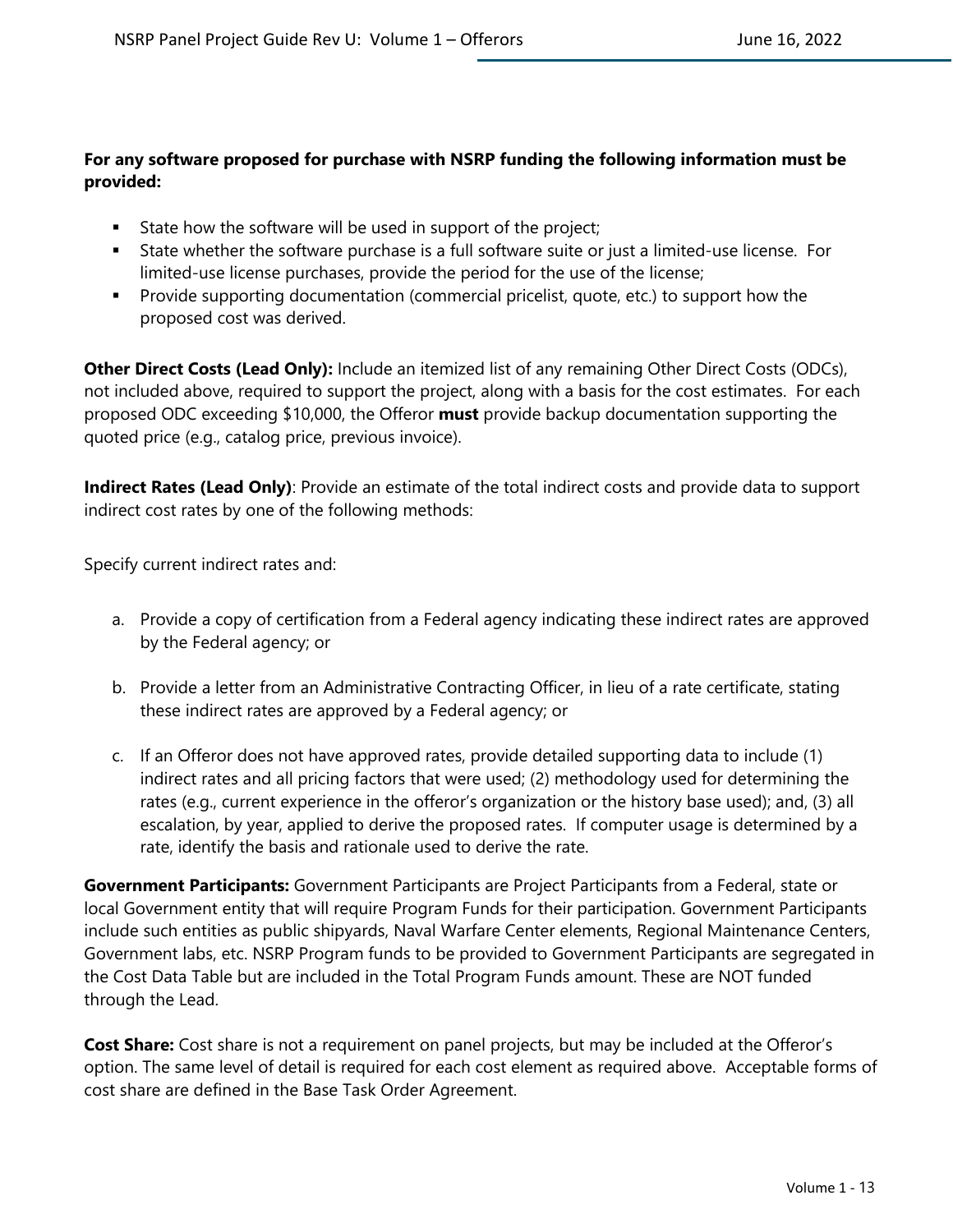**NOTE:** As the NSRP program is an Other Transaction Agreement with mandatory cost-sharing provisions, fee/profit on research is not necessary to achieve the objectives of NSRP. Payment of reasonable fee or profit when making purchases from suppliers of goods (e.g., supplies and equipment) or services needed to carry out the research, including Program Administrator costs, is allowable. On a case-by-case basis, fee/profit on panel project awards to small businesses (using SBA size standards) and commercial organizations that do not typically do Government business may be authorized. With written approval from the Agreements Officer, fee may be allowable on sub-awards for non-substantive program performance.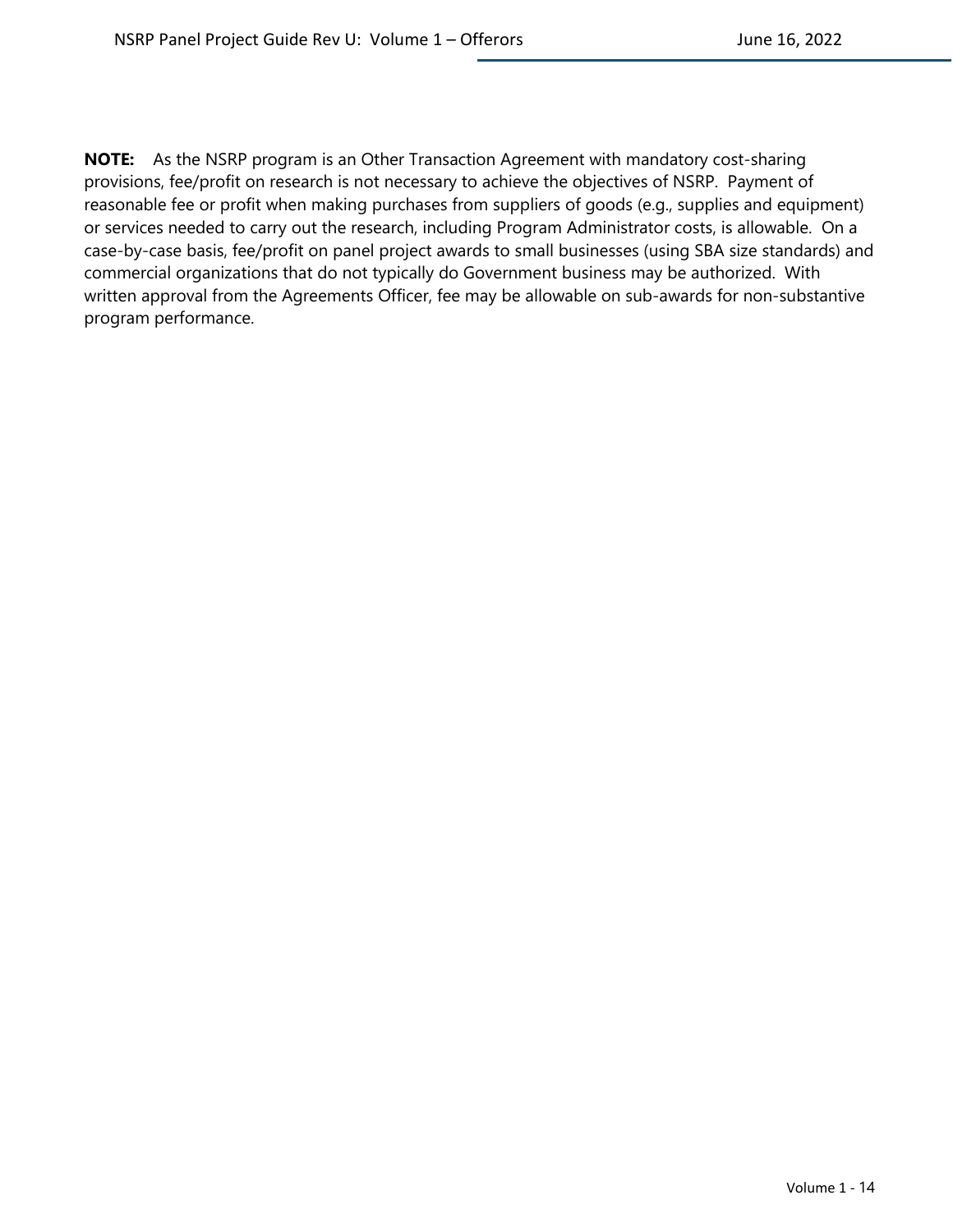| [INSERT WHITE PAPER TITLE]<br><b>SUPPORTING COST DATA</b> |                                                                                                                                                |               |  |  |  |
|-----------------------------------------------------------|------------------------------------------------------------------------------------------------------------------------------------------------|---------------|--|--|--|
| <b>PROGRAM FUNDS</b>                                      |                                                                                                                                                |               |  |  |  |
| <b>Type</b>                                               | Description - The below information is required to<br>describe each proposed cost.                                                             | <b>Amount</b> |  |  |  |
| Labor - LEAD only                                         | [List each labor category with associated labor rate and<br>hours.]                                                                            |               |  |  |  |
| Travel - LEAD only                                        | [List # of trips, # of days and travelers per trip, destination,<br>purpose of trip, and cost per trip.]                                       |               |  |  |  |
| <b>Team Members</b>                                       | [List each team members and their associated funding less<br>material/equipment.]                                                              |               |  |  |  |
| Material/Equipment - For all<br>team members              | [List all items and provide justification and basis of cost for<br>each (i.e., catalog pricing, vendor quote, previous purchase,<br>$etc.$ ).] |               |  |  |  |
| Other Direct Costs - LEAD only                            | [List all items and provide justification and basis of cost for<br>each (i.e., catalog pricing, vendor quote, previous purchase,<br>$etc.$ ).] |               |  |  |  |
| Indirect Costs - LEAD Only                                | [Provide an estimate of the total indirect costs and provide<br>data to support indirect cost rates by one of the required<br>methods.]        |               |  |  |  |
|                                                           | Subtotal - Program Funds                                                                                                                       |               |  |  |  |
| <b>Government Participants</b>                            | [List each Government Participant and their required<br>funding.]                                                                              |               |  |  |  |
|                                                           | Total Program Funds - not to exceed \$150,000                                                                                                  |               |  |  |  |

## **COST SHARE (not required-and does NOT count against the "Total Program Funds" line above)**

| Type                                                                      | <b>Description</b>                               | Amount |
|---------------------------------------------------------------------------|--------------------------------------------------|--------|
| Cash (labor, travel, etc.)                                                | Identify the contributing project participant(s) |        |
| In Kind (Use of equipment,<br>space/ buildings, intellectual<br>property) | Must provide basis of cost.                      |        |
|                                                                           | <b>Total Cost Share</b>                          |        |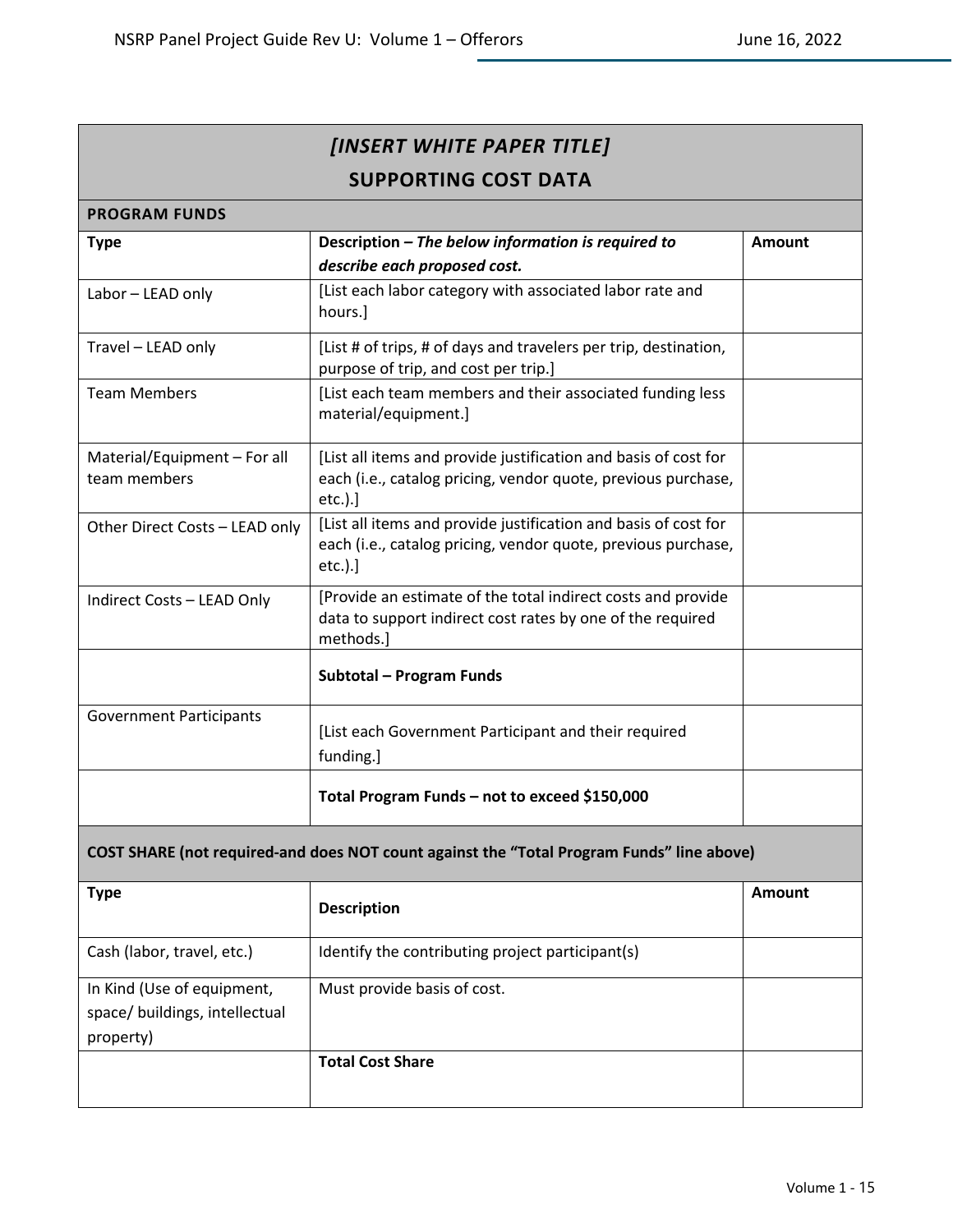#### *Required Cost Data Table Certifications*

**1. Prime contractor and all subcontractors will abide by the terms and conditions of the NSRP Base Task Order Agreement.**

If not, please provide reason here.

**2. Request ATI to do the Contracting on this project (only applicable to ECB Member Shipyards who are prime contractors and have ECB Member Shipyards as subcontractors over \$10K)**

**3. The Government will obtain Government Purpose Rights to all intellectual Property (IP) developed under this NSRP Project. Any request for specifically negotiated rights other than Government Purpose Rights must be disclosed in White Paper Submission.** 

If not, please provide reason here.

**4a. I certify that the proposed costs included with this Cost Table do not contain any fee or profit.**

**4b. I certify that the proposing organization is a [INSERT TYPE] (Small Business or Commercial Organization).**

*Authorized Signature: \_\_\_\_\_\_\_\_\_\_\_\_\_\_\_\_\_\_\_\_\_\_\_\_\_\_\_\_\_\_\_\_\_\_\_\_\_\_\_\_\_\_\_\_\_\_\_\_\_\_\_\_\_*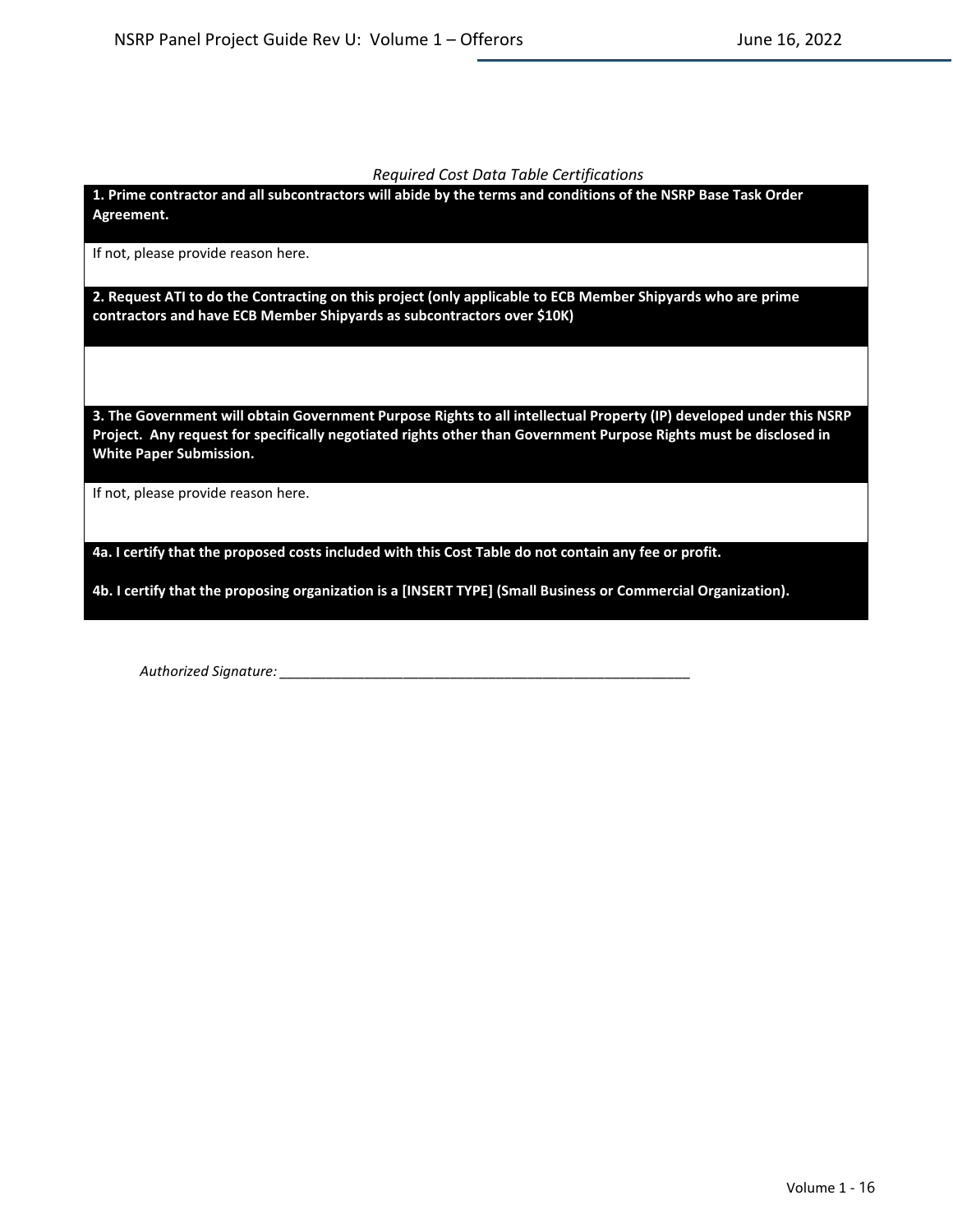## <span id="page-17-0"></span>ATTACHMENT 3 – COST DATA TABLE EXAMPLE

The following is provided as an **EXAMPLE** and represents the level of detail required for each element of cost:

| <b>SUPPORTING COST DATA</b>      |                                                                                                                                         |               |  |
|----------------------------------|-----------------------------------------------------------------------------------------------------------------------------------------|---------------|--|
| <b>PROGRAM FUNDS</b>             |                                                                                                                                         |               |  |
| <b>Type</b>                      | <b>Description</b>                                                                                                                      | <b>Amount</b> |  |
| Labor                            | Senior Engineer, 250 hrs @ \$100/hr<br>Level 1 Engineer, 500 hrs @ \$50/hr                                                              | \$50,000      |  |
| Travel                           | Five 2-day trips @ \$1,000/trip/person, for 3 people to Washington,<br>DC for Panel Meeting                                             | \$15,000      |  |
| <b>Team Members</b>              | Shipyard A, \$20,000<br>Shipyard B, \$10,000<br>Subcontractor \$20,000                                                                  | \$50,000      |  |
| Material/Equipment               | Prime: 25 test nozzles @\$100 each based on catalog pricing                                                                             | \$2,500       |  |
|                                  | Shipyard A: 10 brackets @ \$50 eacly based on catalog pricing                                                                           | \$<br>500     |  |
|                                  | Shipyard B: 20 gallons of Stain @ \$100 each based on catalog<br>pricing<br>Copying 500 pages based or previous purchases @ \$10 a copy | \$2,000       |  |
| <b>Other Direct Costs</b>        |                                                                                                                                         | \$5,000       |  |
| <b>Indirect Costs</b>            | Overhead based on forward pricing approved by SUPSHIPS, January 2022.<br>Letter attached                                                | \$15,000      |  |
|                                  | Subtotal - Program Funds                                                                                                                | \$140,000     |  |
| Government<br>Participants       | Nava/Surface Warfare Center Dahlgren Division (NSWCDD)                                                                                  | \$5,000       |  |
|                                  | <b>Total Program Funds</b>                                                                                                              | \$145,000     |  |
| <b>COST SHARE (not required)</b> |                                                                                                                                         |               |  |
| <b>Type</b>                      | <b>Description</b>                                                                                                                      | Amount        |  |
| Cash (labor, travel)             | (Prime) - Senior Engineer labor, 150 hrs @ \$100/hr                                                                                     | \$15,000      |  |
| In-Kind                          |                                                                                                                                         |               |  |
|                                  | <b>Total Cost Share</b>                                                                                                                 | \$15,000      |  |